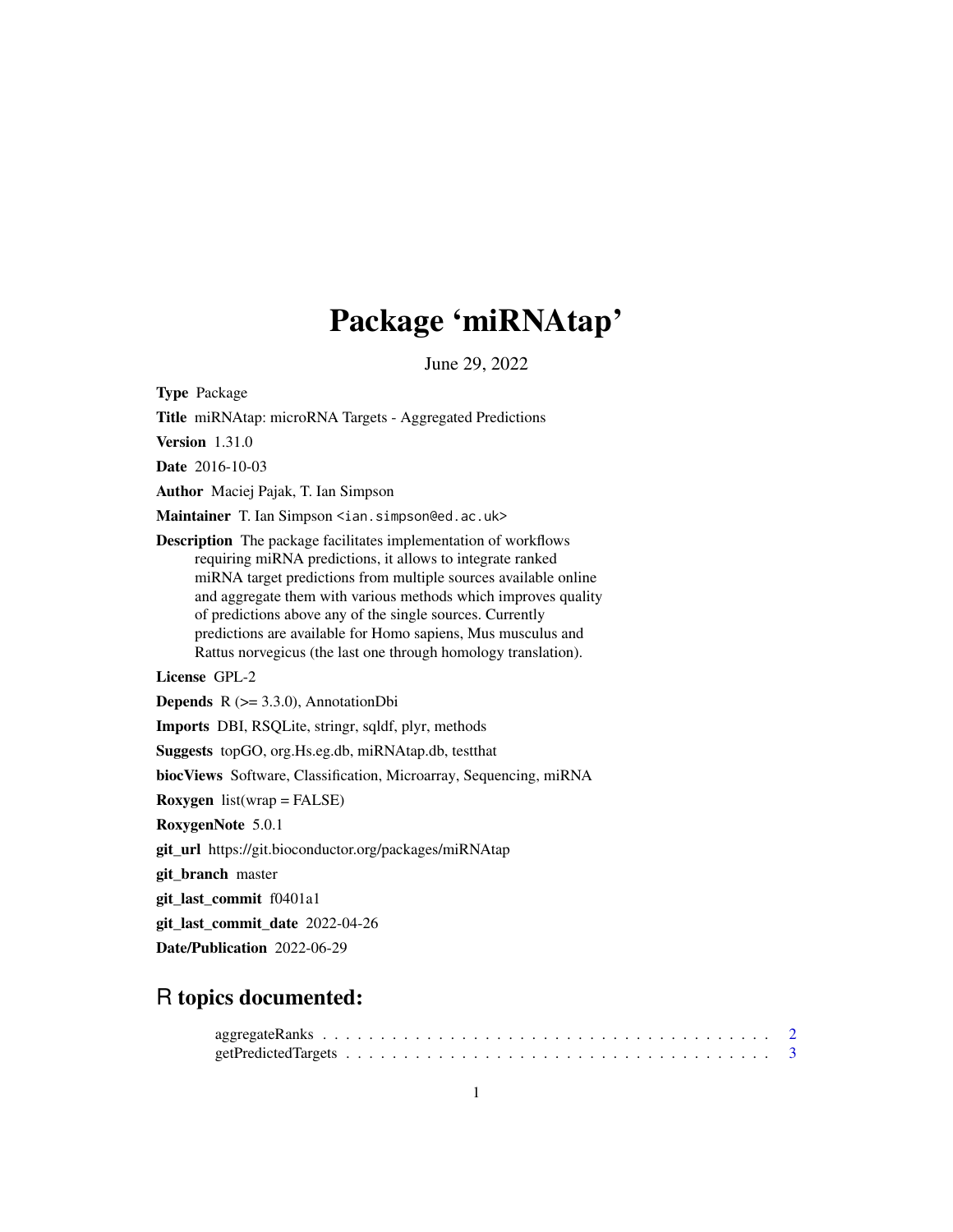# <span id="page-1-0"></span>2 aggregateRanks

| Index |  |  |  |  |  |  |  |  |  |  |  |  |  |  |  | $\bullet$ |
|-------|--|--|--|--|--|--|--|--|--|--|--|--|--|--|--|-----------|
|       |  |  |  |  |  |  |  |  |  |  |  |  |  |  |  |           |
|       |  |  |  |  |  |  |  |  |  |  |  |  |  |  |  |           |
|       |  |  |  |  |  |  |  |  |  |  |  |  |  |  |  |           |
|       |  |  |  |  |  |  |  |  |  |  |  |  |  |  |  |           |

aggregateRanks *Aggreagate ranks from multiple sources with various methods*

#### Description

This function performs aggregation phase of target prediction for [getPredictedTargets](#page-2-1). Consensus ranking is derived from multiple individual rankings. Available methods include minimum, maximum and geometric mean with further tuning parameters which promote true positives at the top of the final ranking

#### Usage

```
aggregateRanks(ranks, n_valid_srcs, min_src, method = "geom",
 promote = TRUE)
```
#### Arguments

| ranks        | data. frame with ordered scores                             |
|--------------|-------------------------------------------------------------|
| n_valid_srcs | number of valid sources in the dataset                      |
| $min\_src$   | minimum acceptable number fo sources                        |
| method       | 'min','max', or 'geom', default 'geom'                      |
| promote      | add weights to improve accuracy of the method, default TRUE |

#### Value

data. frame object with ranks per source and aggregate ranks

#### Author(s)

Maciej Pajak <m.pajak@sms.ed.ac.uk>

# Examples

```
data = data.frame(GeneID=c("15364", "56520", "57781", "58180", "18035"),
                source1scores=c(0.9,0.5,0.3,NA,NA),
                source2scores=c(0.7,NA,0.8,0.6,0.5),
                source3scores=c(0.5,NA,0.3,0.1,0.2))
data #dataframe with scores
aggregateRanks(data, n_valid_srcs=3, min_src=2, method='geom')
#note how gene 56520 is eliminated as it appeared in fewer than 2 sources
```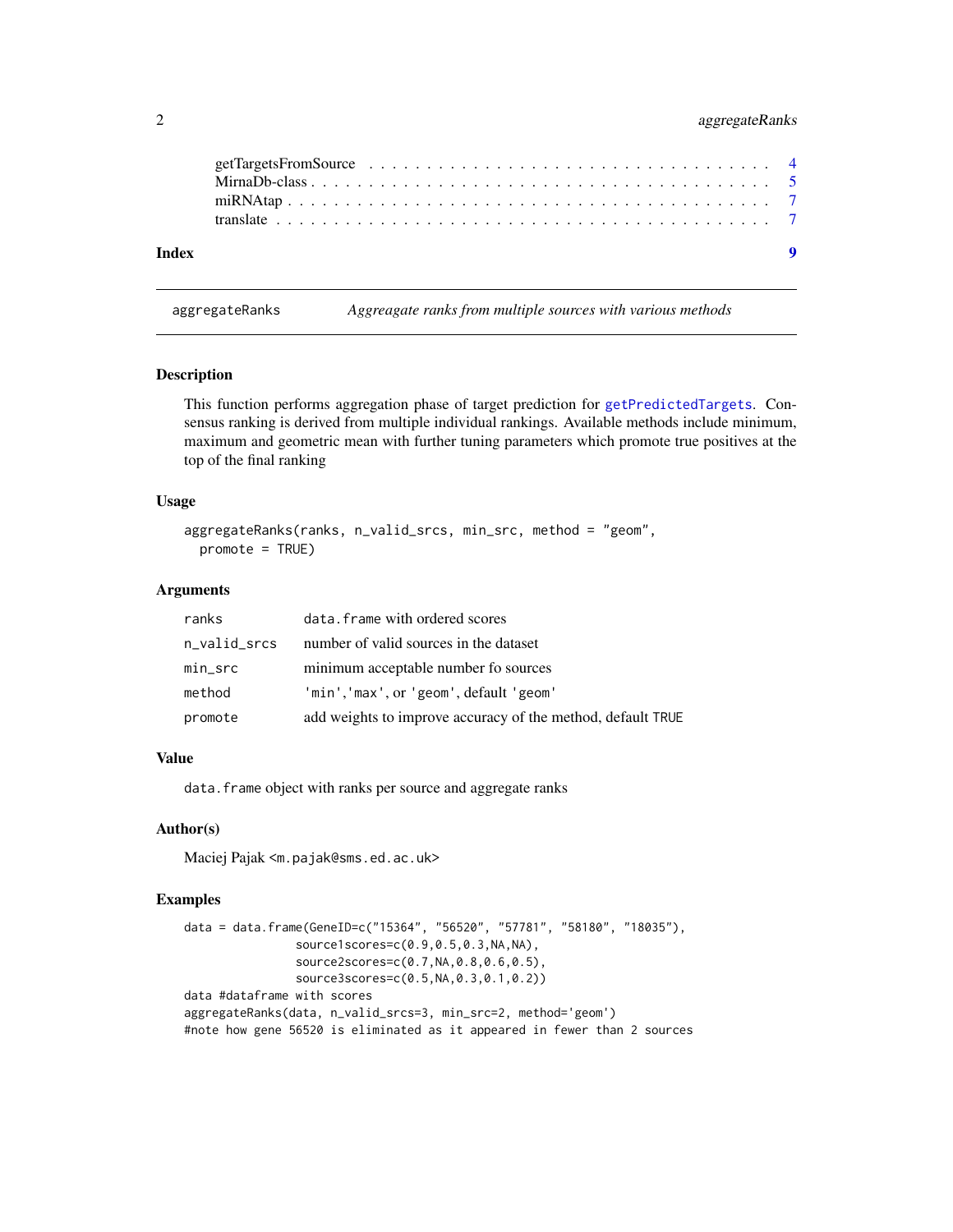<span id="page-2-1"></span><span id="page-2-0"></span>getPredictedTargets *Get aggregated ordered list of predicted targets for miRNA*

#### Description

This method performs aggregation of target lists from multiple sources. Aggregated list is more accurate than any list from a single source. Multiple aggregation methods are available.Direct target data from five sources for Human and Mouse is supplied through miRNAtap.db package, for Rat targets are derived through homology translations whenever direct ones are not available.

#### Usage

```
getPredictedTargets(mirna, sources = c("pictar", "diana",
"targetscan", "miranda","mirdb"), species = "mmu", min_src = 2,
method = "geom", promote = TRUE, synonyms = TRUE, both_strands = FALSE, ...)
```
#### Arguments

| mirna        | miRNA in a standard format                                                                                                                                                                                                            |
|--------------|---------------------------------------------------------------------------------------------------------------------------------------------------------------------------------------------------------------------------------------|
| sources      | a list of sources to use for aggregation, default is all five sources, i.e. c('pictar', 'diana', 'targetscan                                                                                                                          |
| species      | species in a standard three-letter acronym, 'mmu' and 'hsa' available as direct<br>targets, 'rno' as homology translations, default 'mmu'                                                                                             |
| min_src      | minimum number of sources required for a target to be considered, default 2                                                                                                                                                           |
| method       | method of aggregation - choose from 'min', 'max', and 'geom'; 'min' is a<br>minimum of ranks, 'max' is a maximum of ranks, and default 'geom' is based<br>on geometric mean of the ranks which proves to be the most accurate method. |
| promote      | add weights to improve accuracy of the method, default TRUE                                                                                                                                                                           |
| synonyms     | when searching for -3p miRNA automatically also searches for miRNA with the<br>same name but ending with * (some databases list -3p miRNA this way) and<br>other way around, similarly for -5p miRNA, default TRUE                    |
| both_strands | overrides synonyms and searches for targets of both -5p and -3p strands together                                                                                                                                                      |
| $\cdots$     | any optional arguments                                                                                                                                                                                                                |
|              |                                                                                                                                                                                                                                       |

## Details

Tuning min\_src parameter is an easy way of prioritising precision at the top of the list (high values) or total recall (low values). For the five default input sources, recommended values are 2, 3, or 4.

#### Value

data.frame object where row names are entrez IDs of target genes, ranks from individual sources and aggregated rank are shown in columns. If no targets are found in any of the sources NULL and a warning are returned.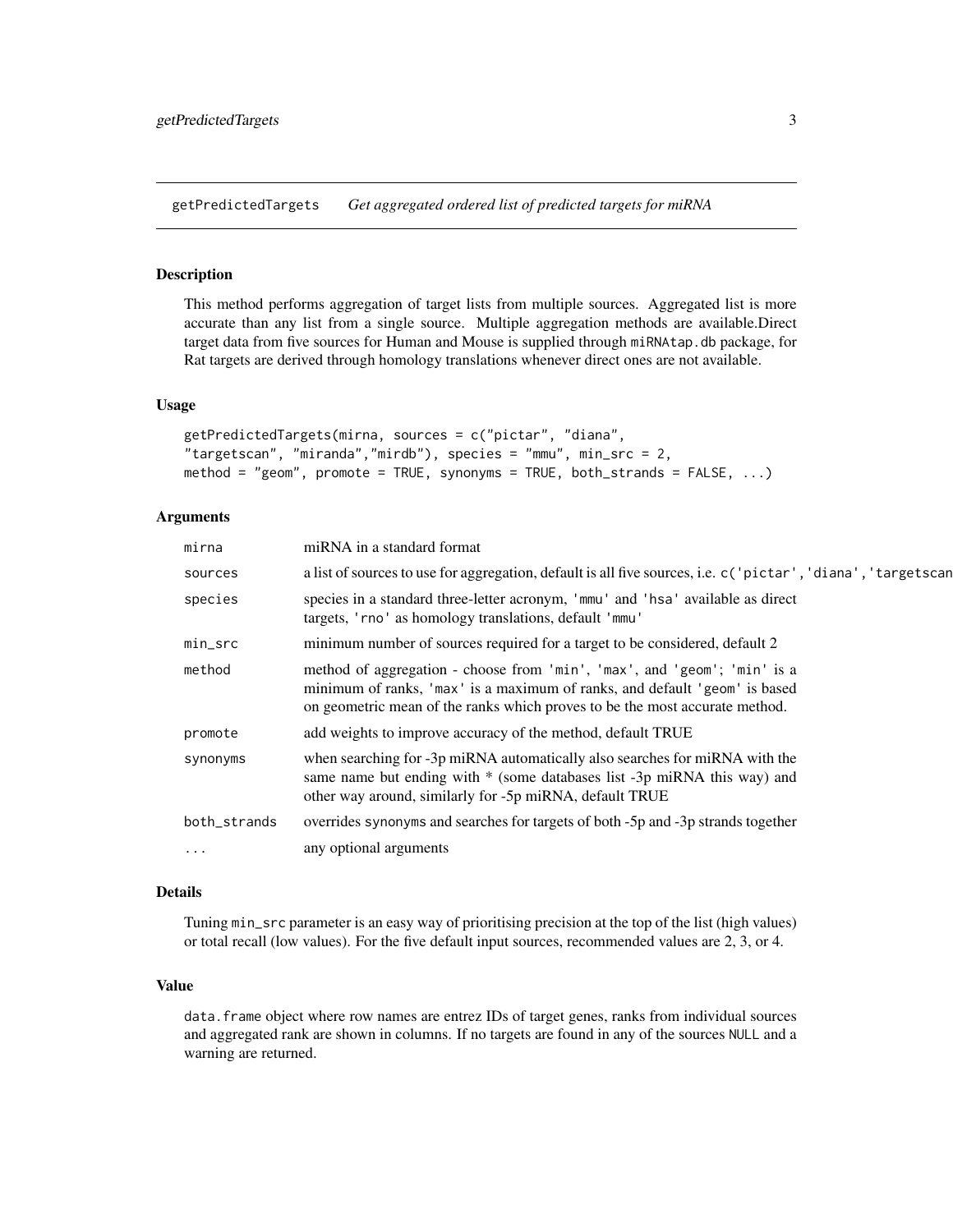#### <span id="page-3-0"></span>Author(s)

Maciej Pajak <m.pajak@sms.ed.ac.uk>

#### **References**

Agarwal V, Bell GW, Nam J, Bartel DP. Predicting effective microRNA target sites in mammalian mRNAs. eLife, 4:e05005, (2015).

Griffiths-Jones, S., Saini, H. K., van Dongen, S., and Enright, A. J. (2008). miRBase: tools for microRNA genomics. Nucleic acids research, 36(Database issue):D154-8.

Lall, S., Grun, D., Krek, A., Chen, K., Wang, Y.-L., Dewey, C. N., ... Rajewsky, N. (2006). A genome-wide map of conserved microRNA targets in C. elegans. Current biology : CB, 16(5):460- 71.

Paraskevopoulou MD, Georgakilas G, Kostoulas N, Vlachos IS, Vergoulis T, Reczko M, Filippidis C, Dalamagas T, Hatzigeorgiou AG., "DIANA-microT web server v5.0: service integration into miRNA functional analysis workflows.", Nucleic Acids Res. 2013 Jul;41(Web Server issue):W169- 73.

Wong N and Wang X (2015) miRDB: an online resource for microRNA target prediction and functional annotations. Nucleic Acids Research. 43(D1):D146-152.

#### **Examples**

```
targets <- getPredictedTargets('let-7a',species='hsa', method = 'min')
head(targets) #top of the list with minimum aggregation
targets2 <- getPredictedTargets('let-7a',species='hsa', method='geom')
head(targets2) #top of the list with geometric mean aggregation
```
getTargetsFromSource *Get target list from a single source*

#### **Description**

This function queries precompiled annotation SQLite database which contains miRNA - target gene associations with their respective scores.

#### Usage

```
getTargetsFromSource(mirna, species = "mmu", source = "diana",
  synonyms = TRUE, both_strands = FALSE)
```
#### Arguments

| mirna   | miRNA in a standard format                                                                                                                  |
|---------|---------------------------------------------------------------------------------------------------------------------------------------------|
| species | species in a standard three-letter acronym, default 'mmu'                                                                                   |
| source  | a source target prediction algorithm table to query, default 'diana', other pos-<br>sible values are 'miranda', 'targetscan', and 'pictar'. |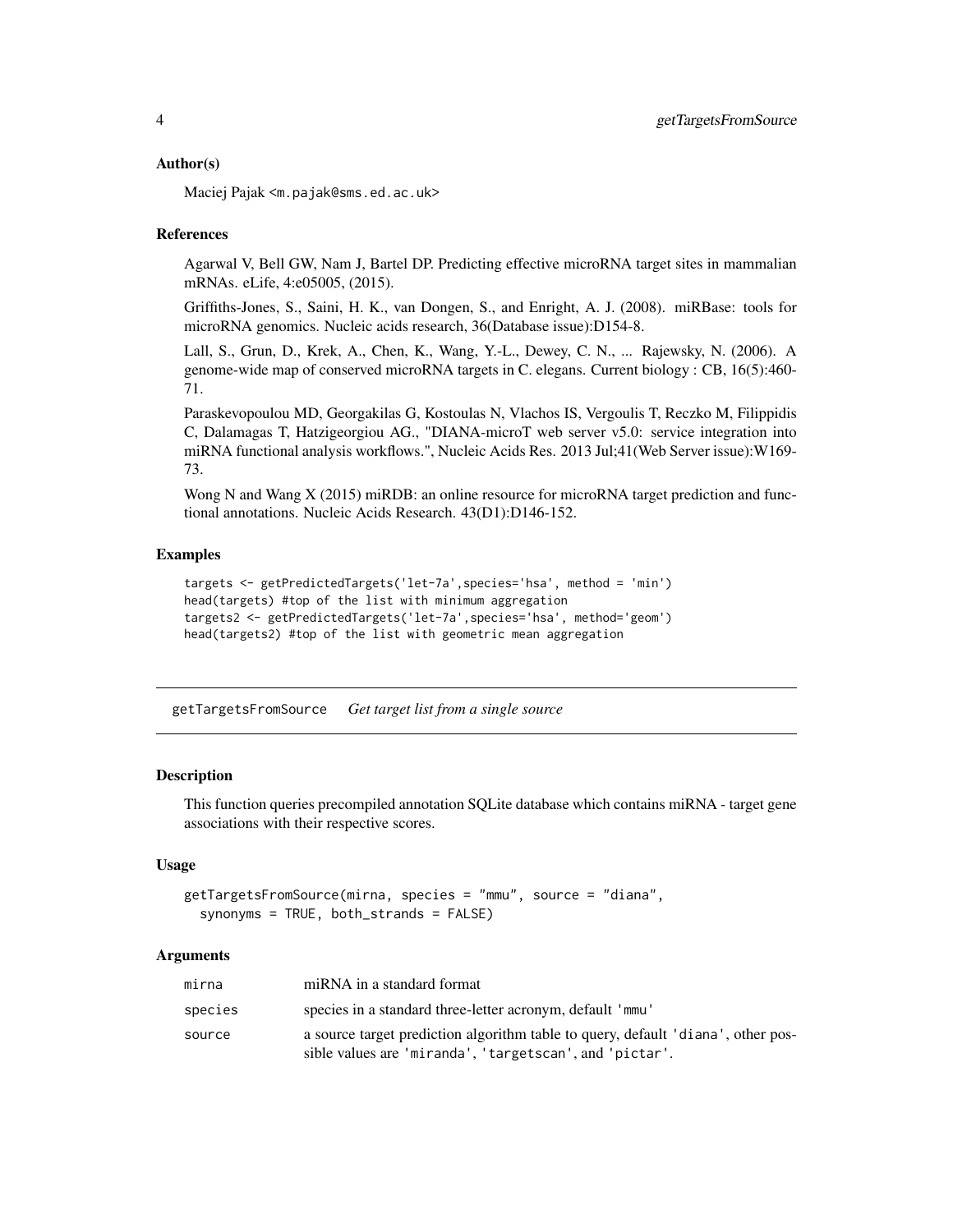### <span id="page-4-0"></span>MirnaDb-class 5

| synonyms     | when searching for -3p miRNA automatically also searches for miRNA with the      |
|--------------|----------------------------------------------------------------------------------|
|              | same name but ending with * (some databases list -3p miRNA this way) and         |
|              | other way around, similarly for -5p miRNA, default TRUE                          |
| both_strands | overrides synonyms and searches for targets of both -5p and -3p strands together |

#### Value

data. frame object with entrez IDs of target genes and their scores, if there are no targets found for a given miRNA in a given table then an empty

#### Author(s)

Maciej Pajak <m.pajak@sms.ed.ac.uk>

#### References

Friedman, R. C., Farh, K. K.-H., Burge, C. B., and Bartel, D. P. (2009). Most mammalian mRNAs are conserved targets of microRNAs. Genome research, 19(1):92-105.

Griffiths-Jones, S., Saini, H. K., van Dongen, S., and Enright, A. J. (2008). miRBase: tools for microRNA genomics. Nucleic acids research, 36(Database issue):D154-8.

Lall, S., Grun, D., Krek, A., Chen, K., Wang, Y.-L., Dewey, C. N., ... Rajewsky, N. (2006). A genome-wide map of conserved microRNA targets in C. elegans. Current biology : CB, 16(5):460- 71.

Maragkakis, M., Vergoulis, T., Alexiou, P., Reczko, M., Plomaritou, K., Gousis, M., ... Hatzigeorgiou, A. G. (2011). DIANA-microT Web server upgrade supports Fly and Worm miRNA target prediction and bibliographic miRNA to disease association. Nucleic Acids Research, 39(Web Server issue), W145-8.

### Examples

```
targets <- getTargetsFromSource('let-7a', species='hsa', source='targetscan')
head(targets)
#top of the listof human targets of let-7a from TargetScan only
```
MirnaDb-class *Database class*

#### Description

object of MirnaDb class holds the sqlite database connection, and extends AnnotationDb class from AnnotationDbi package. columns, keys, keytypes and select methods allow access to database tables and retrieval of miRNA target information.

select is the most important method, allows querying the database for predictions from a specific source and species for a given miRNA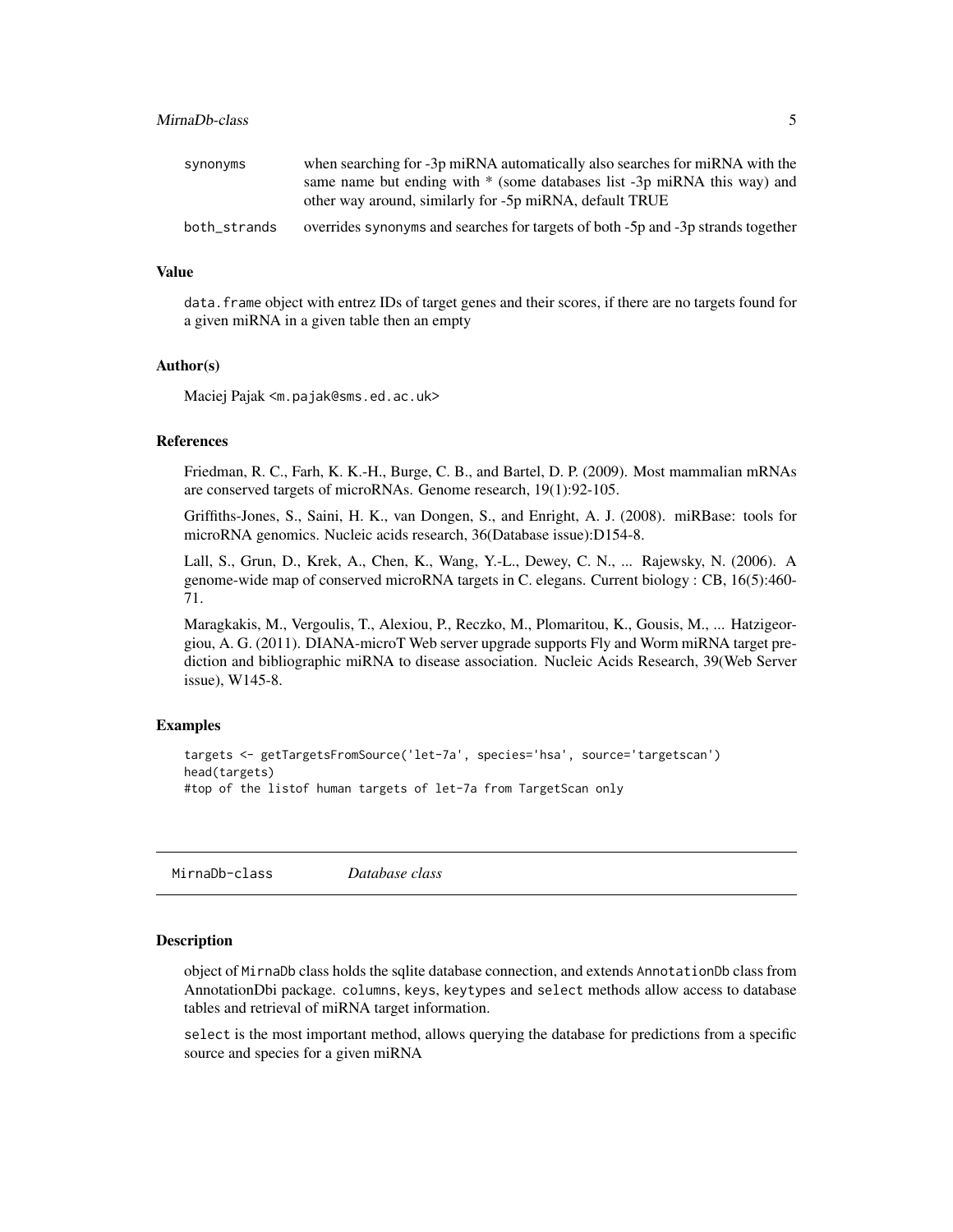# Usage

```
columns(x)
keytypes(x)
keys(x, keytype, ...)
select(x, keys, columns, keytype, ...)
## S4 method for signature 'MirnaDb'
columns(x)
## S4 method for signature 'MirnaDb'
keytypes(x)
## S4 method for signature 'MirnaDb'
keys(x, keytype, ...)
## S4 method for signature 'MirnaDb'
select(x, keys, columns, keytype, ...)
```
# Arguments

| X       | the MirnaDb object                                                                                                                                                                                                                      |
|---------|-----------------------------------------------------------------------------------------------------------------------------------------------------------------------------------------------------------------------------------------|
| keytype | the keytype that matches the keys used; the table in which the search should be<br>performed.                                                                                                                                           |
| $\cdot$ | any optional arguments                                                                                                                                                                                                                  |
| keys    | the key to select records for from the database - miRNA name; all possible keys<br>(miRNAs) are returned by using the keys method.                                                                                                      |
| columns | in this case same as key type, the table in which the search should be performed,<br>this value specifies the source of predictions as well as species; as with keys, all<br>possible columns are returned by using the columns method. |

# Value

string vectors, for select a data.frame with target genes and scores

# Author(s)

Maciej Pajak <m.pajak@sms.ed.ac.uk>

### Examples

```
#first load the annotations
require(miRNAtap.db)
#see all available tables
keytypes(miRNAtap.db)
```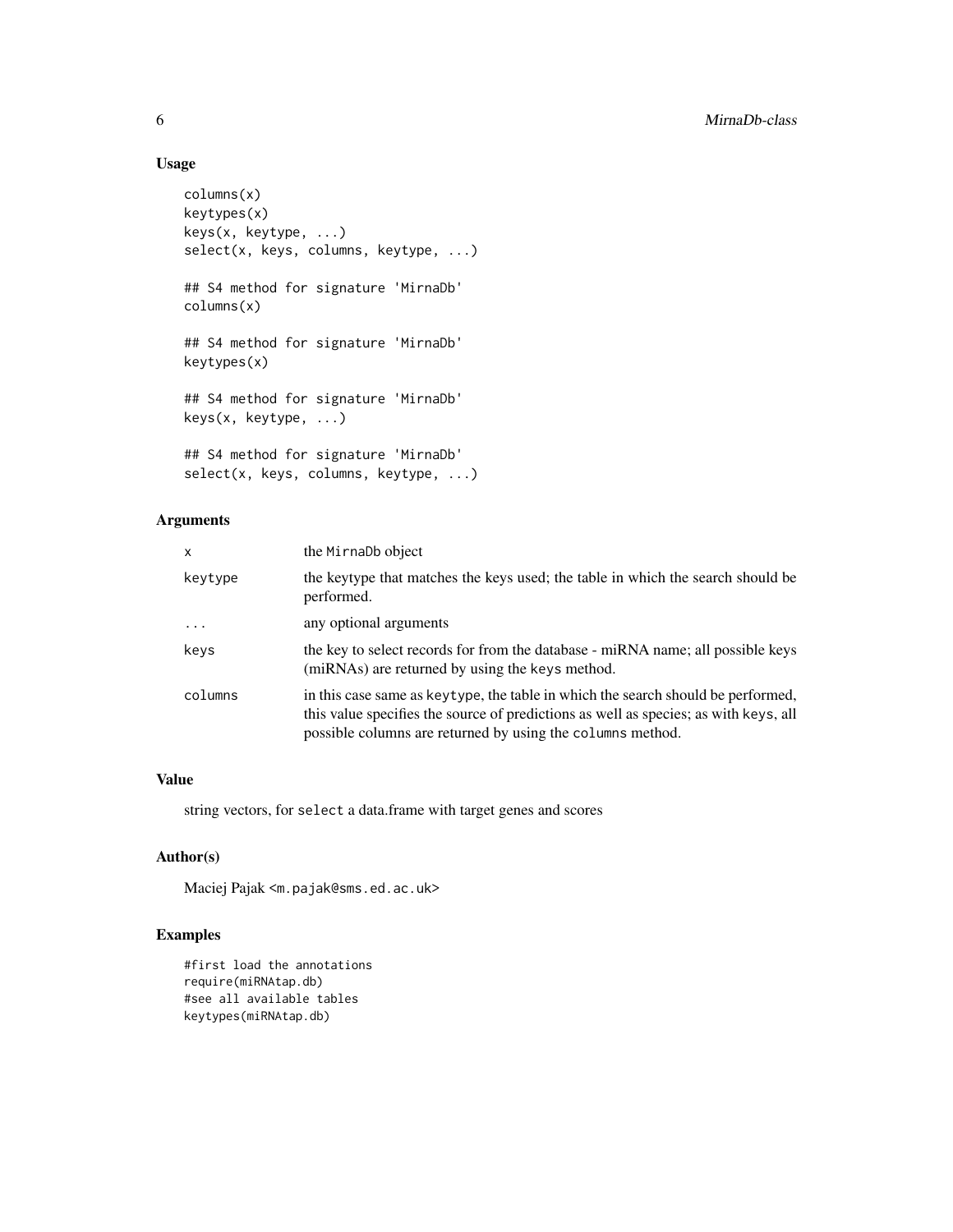### Description

It is a package with tools to facilitate implementation of workflows requiring miRNA prediction through access to multiple prediction results (DIANA, Targetscan, PicTar, Miranda, and miRDB) and their aggregation. Three aggregation methods are available: minimum, maximum and geometric mean, additional parameters provide further tuning of the results. Predictions are available for Homo sapiens, Mus musculus and Rattus norvegicus (the last one through homology translation).

#### Author(s)

Maciej Pajak <m.pajak@sms.ed.ac.uk>, Ian Simpson

#### Examples

```
#direct targets in mouse aggregated from all sources:
targets_mouse <- getPredictedTargets('let-7a',species='mmu', method='geom')
#homology-translated targets in rat aggregated from all sources
targets_rat <- getPredictedTargets('let-7a',species='rno', method='geom')
```

| translate | Homology transfer for miRNAtap |
|-----------|--------------------------------|
|           |                                |

#### Description

This function maps gene entrez ID between species using homology information from Homologene.

### Usage

```
translate(entrezes, from = "mmu", to = "rno", \ldots)
```
#### Arguments

| entrezes | data.frame with entrez Gene IDs and their scores |
|----------|--------------------------------------------------|
| from     | origin species, default 'mmu', Mus musculus      |
| to       | target species, default                          |
|          | any optional arguments                           |

#### Value

data.frame object with orthologous genes' entrez IDs and corresponding scores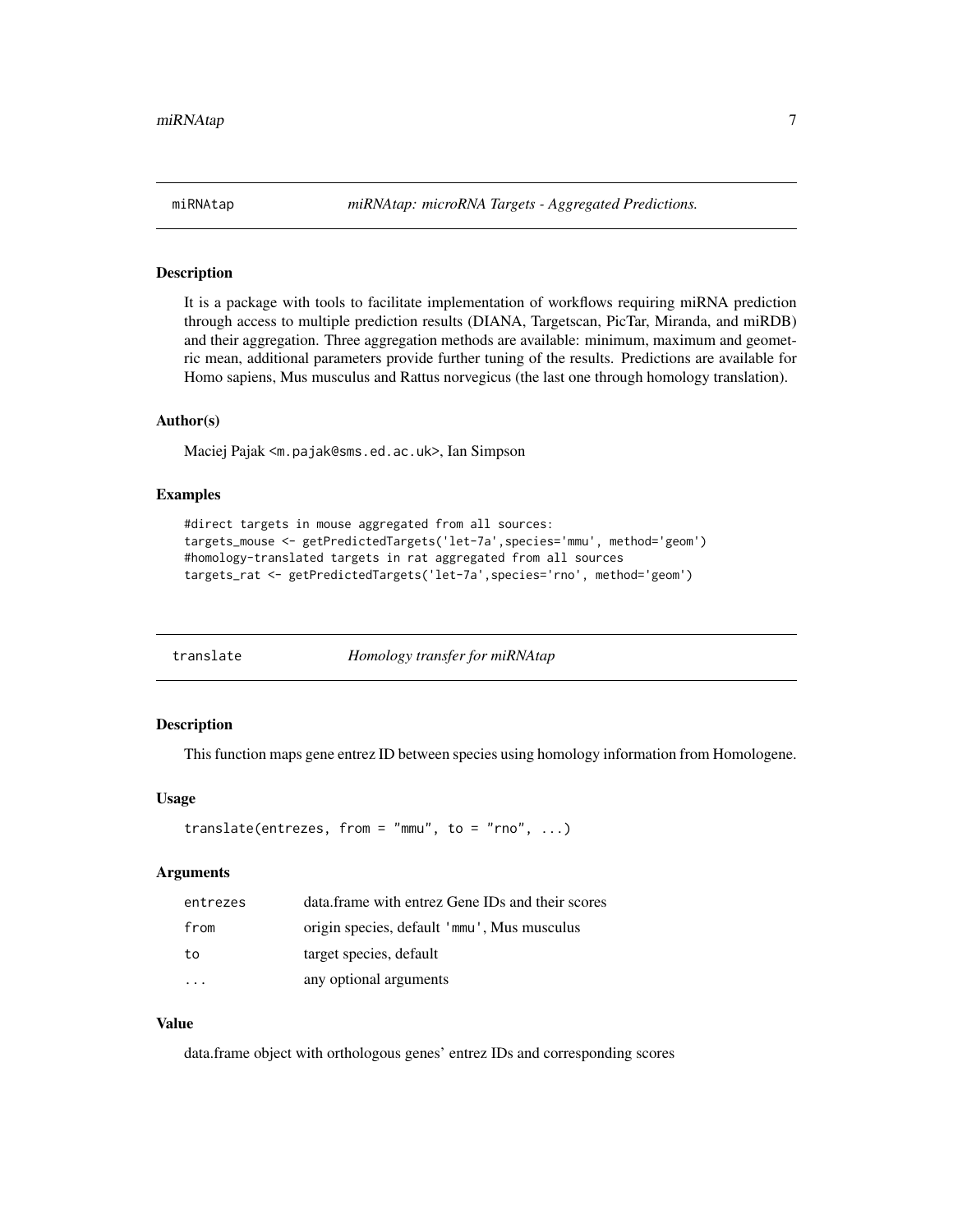8 translate the control of the control of the control of the control of the control of the control of the control of the control of the control of the control of the control of the control of the control of the control of

# Author(s)

Maciej Pajak <m.pajak@sms.ed.ac.uk>

# Examples

```
mouse_genes <- data.frame(GeneID =
       c("15364", "56520", "57781", "58180", "18035", "239857"))
translate(mouse_genes, from='mmu', to='rno')
```